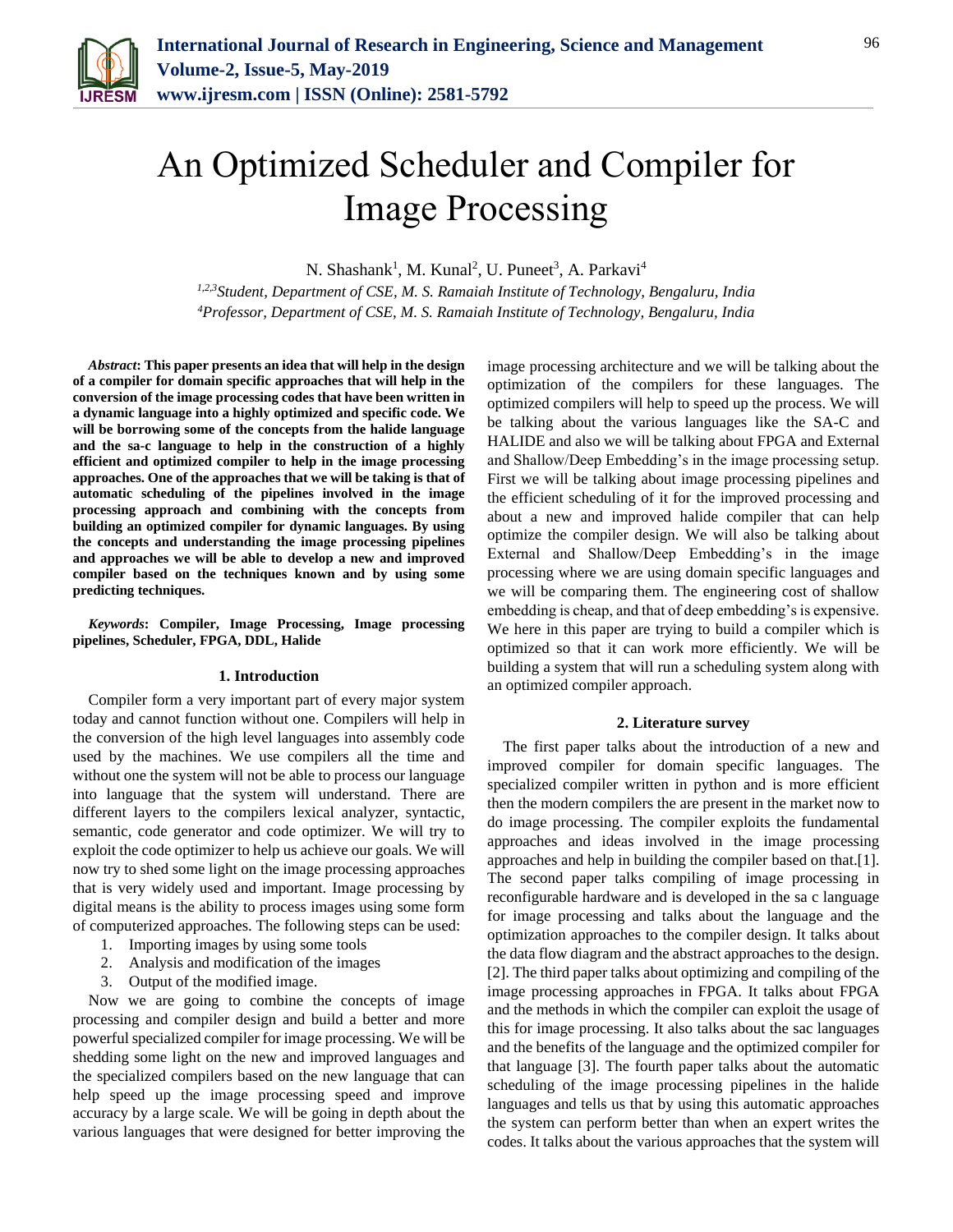

take to help in the optimization of the compiler so as to get a faster execution [4]. The fifth paper talks about the different languages and the embedding whether it is a shallow embedding or if it is a deep embedding and it gives a comparison of the two [5].

## **3. Methodology**

We will be talking about the method in which we will be able to develop the most optimized and efficient compiler by combing the concepts of automatic scheduling approaches. However efficient the codes may be the scheduling of the pipelines in the image processing approaches is very necessary then only will the compiler be performing up to the maximum and deliver the desired results. This compiler will be exploiting the three conditions

- 1. A lot of the data structures that are involved in the image processing are arrays of small sizes so if we have the size information about the arrays and the different data structures the we will be able to help in a lot of the optimization processes, such as stack allocation and unfolding.
- 2. A lot of the processes in the image processing approaches can be parallelized and a lot of time have no data dependency to each other therefore can be used for multiple thread approaches which will help in the optimization and will reduce the execution time by a major factor. Therefore, all processes that do not have any form of data dependency can be run at the same time.
- 3. Whenever humans execute the coding in image processing a few errors are not really recognized by humans due to human nature and the capacity of our eyes, like the error in color of an image of about 0.001% is not noticed. So we do not really require such high precision as our eyes will not be able to make out the difference so we can make a tradeoff between precision and efficiency in speed.

For all these compiler designs we will be having two parts to it the optimization phase in the code such as removing or unrolling the loops or the design using languages which will allow single assignment so that there is no confusion for the compiler and can run smoothly and also the another main component of the imag3 processing the scheduling of the different pipelines of the approach. By combing the methodology of having a highly optimized compiler to optimize the code as well as have a proper scheduling methodology to help support it will greatly increase the efficiency of the compiler for image processing. In our system we will be having the three phases of the image processing compilers they are the

- 1. Analysis phase that will analyze the requirements
- 2. Program transformations
- 3. Automatic scheduling

# *A. Analysis phase*

We will be talking about the analysis phase and the methods in which we can help in the optimization of the compiler, we will be doing three main things in the analysis part they are First we will analyze the type of input and the relative sizes of the different data types involved in it. By getting to know about the different type of data we will be able to combine them and compile portions of the program to an efficient code. By also knowing the size of the different data types we should be able allocate the space required more efficiently.

Second step is the analysis to find out the parallelism. We should be able to determine the extent of dependence between the different parts of the code so as to efficiently parallelize the code to run on different threads.

Third step is the allocation of certain arrays such as the temporary and output buffers. We also develop a method in which we can reduce the precision and increase efficiency of the code as the human eye will not be able to differentiate between the highly precise images. In the next phase we will be doing some form of transformations such as

Rewriting the api calls so that it will be calling a more efficient and customized functions that will work better. The system also does some loop changes such as unrolling the loops so that it is easier for the compiler to access the information. It also can use a single assignment language or the prevention of the use of the control stack that will help in the smooth running of the compilers. The compiler does not need to store much information if it is in such a way that will help in the optimizing of the compilers.

More optimization is also achieved by the use of some ai principles. There are certain parameters on which optimization is done and a good guess of the initial value to these parameters is chosen called the heuristic, then by using hill climb racing approaches the system will be able to get to a better estimate and optimize the code from there.

All of these will help in the optimizing of the compiler and the smooth and efficient running of the code, to help improve the efficiency of the system we will be trying to also involve the scheduling approaches to the image processing pipelines to help in the optimization of the code.it is the job of the automatic scheduler to help in choosing the different tasks to be completed in the and to perform the most critical tasks. All the scheduling should be done on the basis of producer consumer dependencies and should strictly follow the rules of data dependency. With the help of the automatic scheduler the memory usage is also reduced as compared to one where there is no proper scheduling. Consider the blur function in image processing in which without the scheduling the intermediate buffer is big and the memory has to store in the main memory and the access time will be large, so by doing some proper scheduling a small portion of the image can be processed at a time and therefore the output and data can be stored in the cache therefore the access time will increase. In this way the automatic scheduling will help in the reduction of memory as well as in the increase of execution time. The method by which the automatic scheduling will take place is by estimating the cost, for all the given inputs and outputs. Deciding which stages to interleave